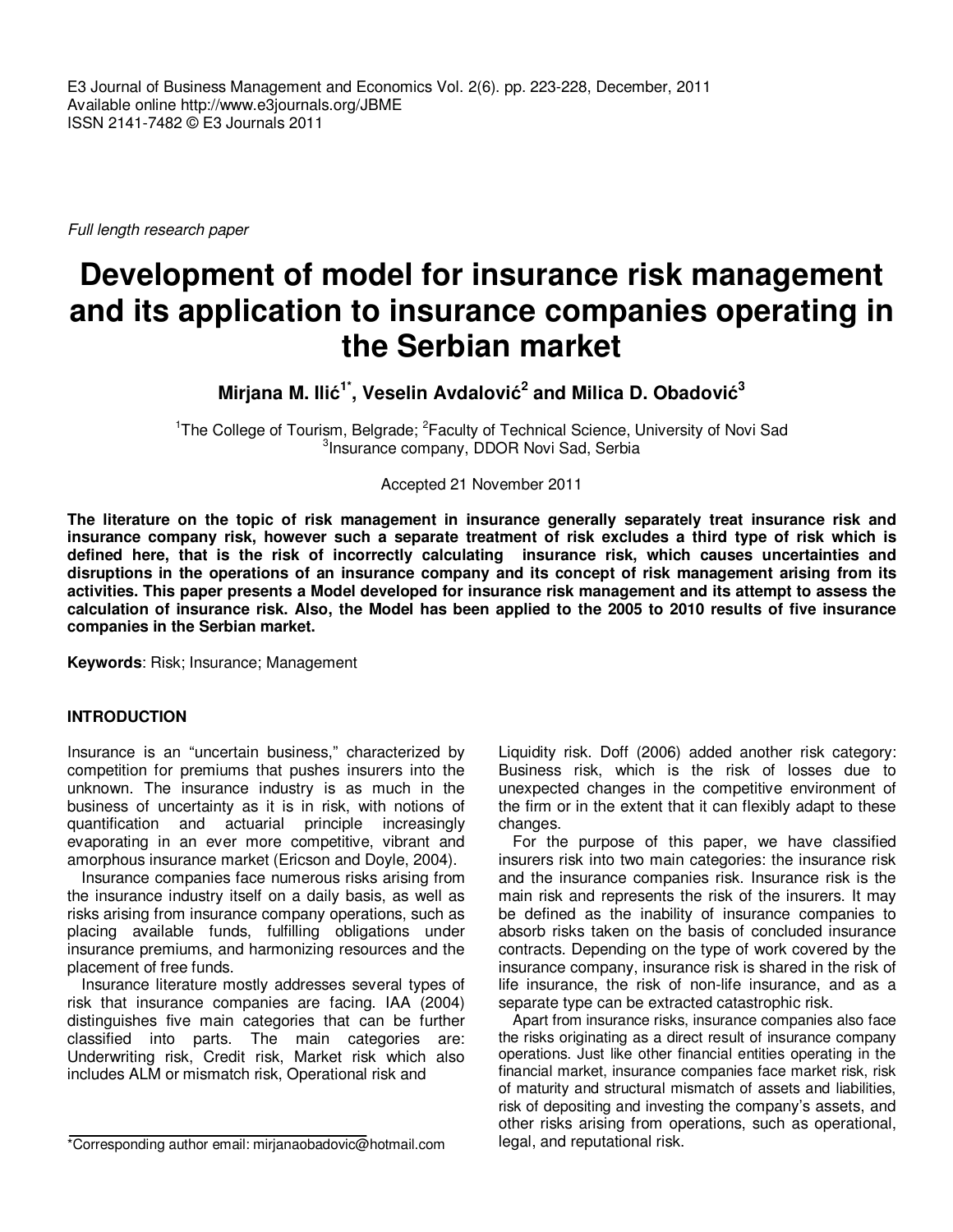The aim of this paper is to present the relationship between these two types of risk in insurance and to develop a model that will quantify the connection. In other words, this paper quantifies a third type of insurance risk called here "the risk of wrong assessment of insurance risk" that will measure a loss that insurers face because of wrong assessment of insurance risk. Insurance risks very often are not reliably calculable except in hindsight, at which point the risk has already been transformed into an all-too-measurable loss (Alborn, 2009).

The risk of wrong assessment of insurance risk is causing disturbances in the business of an insurance company and its concept of risk management arising from its activities. Therefore, this risk shows that there is a direct relationship between insurance risk and insurance company risk and that deviation from the set of risks in insurance lead to deviation from the set of risks arising from operating an insurance company, which could endanger the stability of the company.

Given that the insurer plans their investment activities by the amount of available funds to which the size the Insurer came by the amount of the insurance risk assessment, the logical conclusion is that the wrong assessment of insurance risk affects the investment funds that carry a risk of an insurance company. If there is a wrong assessment of insurance risk, the insurance company has to allocate more funds to cover the underestimated risk or if the risk is overstated, there will be a surplus of funds that will not be properly used.

If the insurance company has to withdraw funds from the market to cover losses arising from realizing the major claims than planned, then it disturbs the planned investment of available funds, and with them the risks planned. Conversely, if the insurance company has overestimated the risks, it means that there are available surplus funds that could be invested. If the insurer has invested these funds, then he could make some profit from the investment that would increase his operating result and thus increase the value of the company. On the other hand, overvaluation of risk can lead to increased premiums and thus reduce the competitiveness of the company. If the premium rate is too high, an insurance company will not have enough clients for successful operation. If the premium rate is too low, the company also may not have sufficient funds to pay all the claims (Melnikov, 2004).

To meet the challenges that are put before them and to successfully fulfill their primary role, protection of the insured, insurance companies must be able to manage in an integrated manner the overall risk portfolio. Therefore, the realization of optimization of insurance companies' business, which includes the most effective use of all available resources and maximizing the economic value at a given proficiency level of risk, primarily depends on efficient risk management that includes integrated treatment of all risks in order to minimize their potential

destructive effects.

The model for implementation of insurance risk management that is directly related to the insurance company risk (hereinafter referred to as the Model) which shows the impact of realized insurance risk, manifested as insurance claims based on the payment of insurance premiums, on insurance company risks, which affect the amount of free funds available to an insurer after settlement of claims.

### **METHODOLOGY**

When determining the risk impact described above, the following terms are suggested as a complex function of parameters:

- Settled insurance claims,
- Technical insurance premium,
- Total insurance premium,

• Generated profit expressed in percentages in relation to the total premium collected, mutually related in a specific manner expressed by the formula:

$$
RIRM = \frac{setled \text{ claims}}{total \text{ premium}}
$$
\n(1)

$$
SCTP = \frac{settled \text{ claims}}{technical \text{ premium}} \tag{2}
$$

$$
PROFIT = \frac{profit\ before\ tax}{gross\ premium}
$$
\n(3)

$$
\frac{PROFIT}{RIRM} \tag{4}
$$

Where RIRM is the Result of Insurance Risk and SCTP represents the share of Settled Claims in the Technical Premium. The results obtained by equation (4) show how much the insurance market managed to affect the increase of the realized market profit by proper insurance risk management.

Implementation of these ratios in the Serbian market can produce numerous results, which can give a clear picture of the status of the Serbian insurance market, and demonstrate the impact of insurance risk on operations and the operational risk management of a company.

#### **Results**

Implementation of the Model in the Serbian insurance market can be realized measuring various segments of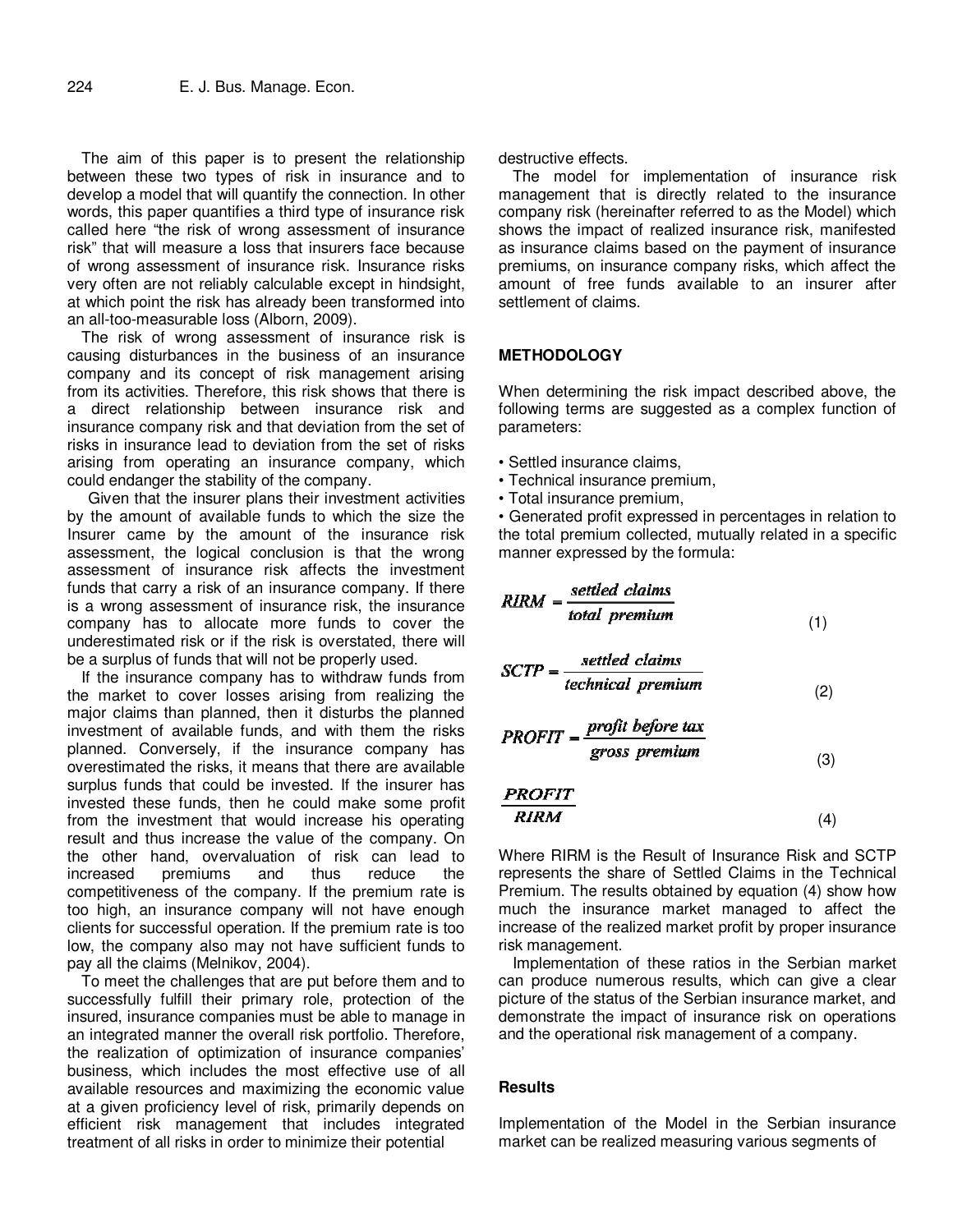

## Division of the Serbian insurance market since 2008.

**Figure 1** Division of the Serbian insurance market since 2008. Source: author's calculations, National Bank of Serbia

the market. In this paper implementation has been carried out in two phases in the period 2005 – 2010 on business data from five insurance companies that are selected based on next analysis of the Serbian insurance market: DDOR and Dunav insurance companies as two leading insurers in the last decade, Delta Generali insurance company that joined the leading insurers, and Takovo and Wiener insurers as the representatives of the rest twenty insurers that shares the rest of 35% of the market (Figure 1.).

All data used for obtaining the results in this paper were taken from regular annual reports on insurance companies' operations, published by the National Bank of Serbia. In phase one, the implementation of the Model was seperatly done for RIRM (Equation 1) and SCTP (Equation 2) ratios of non-life insurance operations, life insurance operations and the overall results of operations of the selected insurance companies. Table 1 shows the results of RIRM ratio, obtained by the comparison of settled claims and total/technical premium of the non-life insurance business in selected insurance companies.

From a comparative review of RIRM indicators for companies it can be seen that from year to year, the share of settled claims had an upward trend in all non-life operations of the insurance companies. Table 2 shows the results of RIRM ratio, obtained by the comparison of settled claims and total/technical premium of the life insurance businesses in the selected insurance companies.

From the comparative review of RIRM ratio in life insurance operation it can be seen that only DDOR and Dunav insurance companies had indicators that can be analyzed, while the RIRM ratio in other companies is extremely low, indicating that the business of life

insurance is not sufficiently or even at all developed (as in the case in Takovo insurance company) to pay attention in this analysis. DDOR company had the largest value of RIRM indicator in 2007, while the value of RIRM in 2009 has declined to the level of 2006. RIRM indicator of Dunav insurance company had a declining trend from 2005 to 2009, when it recorded the lowest value of 42%, indicating that the operations of life insurance over the years in the insurance company did not develop as well as non-life insurance operations.

If we compare the results of the non-life and life insurance types, one can come to the conclusion that life insurance operations still are not sufficiently developed to influence the overall result of the business and the result of insurance risk management can only be attributed to the result of risk management in non-life insurance, which is, in two leading companies operating in the market, amounting up to 90% of all insurance operations. Table 3 shows the overall results of RIRM and SCTP ratios, which includes both the life and non-life insurance business in the selected insurance companies.

By comparing the results of SCTP ratios of the two largest insurance companies DDOR and Dunav, it shows that there is a trend of adapting the level of technical premium to good management of insurance risk, which reduces the overall annual result of settled. However, these two companies still have room to reduce the amount of technical premium for approximately 10%, thus reducing the amount of total premiums.

Results of RIRM analysis shows that over the years DDOR and Dunav insurance companies have nearly the same share of settled claims in the total insurance premiums, growing from 40% to 51%, while in other companies this participates less. The given results show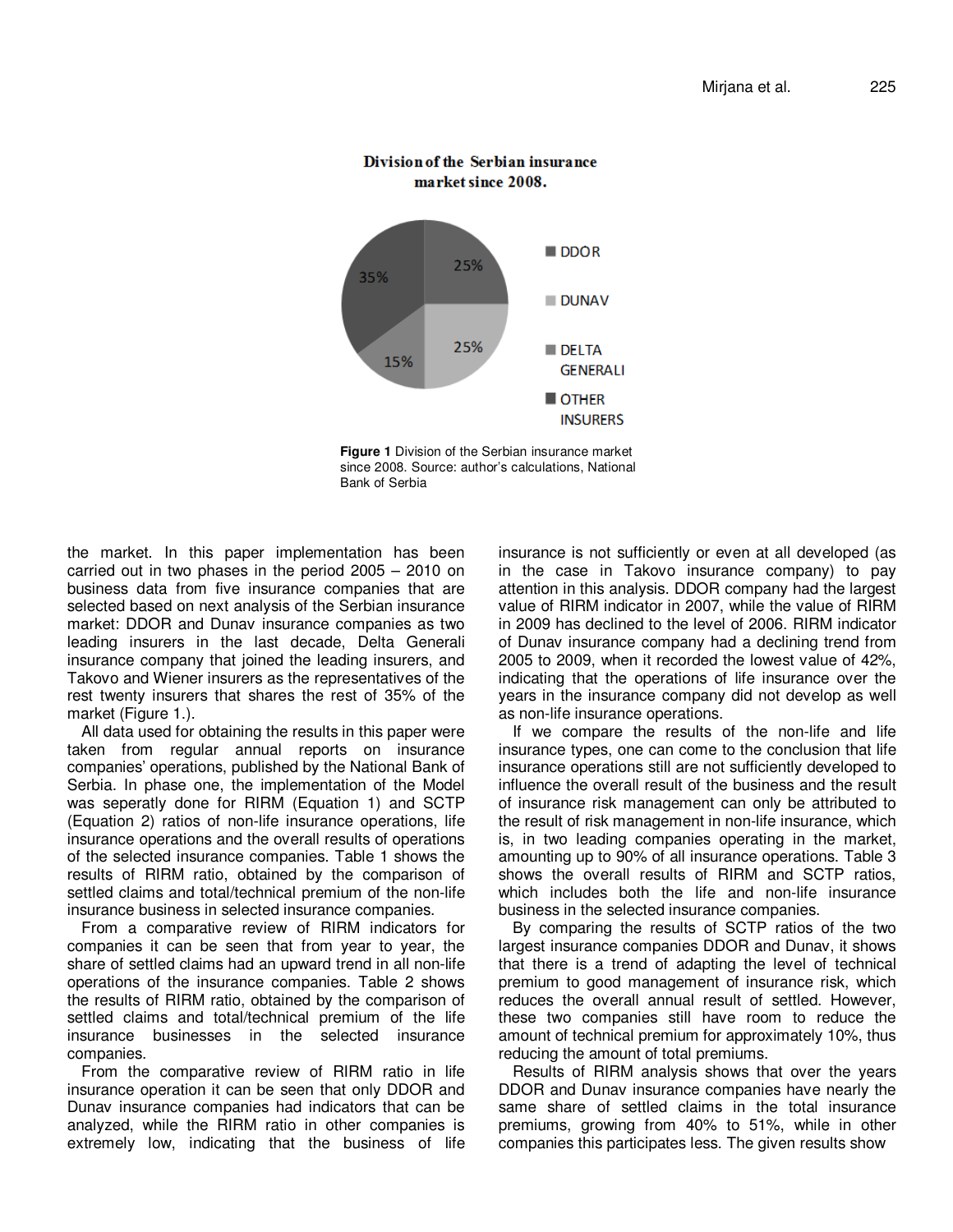| Insurance company | 2005 RIRM (%) | 2006 RIRM (%) | 2007 RIRM (%) | 2008 RIRM (%) | 2009 RIRM (%) |
|-------------------|---------------|---------------|---------------|---------------|---------------|
| <b>DDOR</b>       | 42            | 47            | 50            | 51            | 57            |
| <b>DELTA</b>      | 15            | 24            | 25            | 30            | 37            |
| <b>DUNAV</b>      | 39            | 48            | 47            | 51            | 46            |
| <b>TAKOVO</b>     | 19            | 22            | 31            | 22            | 34            |
| <b>WIENER</b>     | 33            | 46            | 54            | 56            | 55            |

**Table 1.** Results of RIRM ratio of non-life insurance business in selected insurance companies

Source: author's calculations, National Bank of Serbia

**Table 2.** Results of RIRM ratio of life insurance business in selected insurance companies

| Insurance company | 2005 RIRM (%) | 2006 RIRM (%) | 2007 RIRM (%) | 2008 RIRM (%) | 2009 RIRM (%) |
|-------------------|---------------|---------------|---------------|---------------|---------------|
| <b>DDOR</b>       | 24            | 40            | 59            | 37            | 42            |
| <b>DELTA</b>      | 3             | 4             | 3             | 4             | 8             |
| <b>DUNAV</b>      | 63            | 56            | 55            | 57            | 42            |
| <b>TAKOVO</b>     | 0             |               | 0             | 0             |               |
| <b>WIENER</b>     | 3             | 5             | 8             | 5             | 20            |

Source: author's calculations, National Bank of Serbia

|  |  |  |  |  | Table 3. Results of RIRIM and SCTP ratios of overall business in thevselected insurance companies |
|--|--|--|--|--|---------------------------------------------------------------------------------------------------|
|  |  |  |  |  |                                                                                                   |

| <b>Insurance</b><br>company | 2005       |            | 2006       |            | 2007       |            | 2008       |            | 2009       |            |
|-----------------------------|------------|------------|------------|------------|------------|------------|------------|------------|------------|------------|
|                             | SCTP $(%)$ | $RIRM$ (%) | $SCTP$ (%) | $RIRM$ (%) | $SCTP$ (%) | $RIRM$ (%) | $SCTP$ (%) | $RIRM$ (%) | $SCTP$ (%) | $RIRM$ (%) |
| <b>DDOR</b>                 | 59         | 42         | 67         | 47         | 70         | 50         | 72         | 51         | 85         | 56         |
| <b>DELTA</b>                | 19         | 13         | 29         | 21         | 30         | 21         | 36         | 25         | 46         | 30         |
| <b>DUNAV</b>                | 54         | 39         | 67         | 48         | 66         | 47         | 71         | 51         | 73         | 46         |
| <b>TAKOVO</b>               | 26         | 19         | 29         | 22         | 40         | 31         | 30         | 22         | 48         | 34         |
| <b>WIENER</b>               | 27         | 22         | 36         | 30         | 37         | 30         | 44         | 36         | 69         | 40         |

Source: author's calculations, National Bank of Serbia

that there is a trend of the adjustment of the level of total premium to the reduced number of settled claims which are result of good risk management and that there is still room for reducing the amount of premium for 10% without the risk that the company's operations will be affected. By reducing the level of premiums, insurance companies are brought into a position to attract new policyholders and thus improve their overall position in the market.

The second phase involves implementation of the equations (3) and (4) in the selected insurance companies. The obtained results demonstrate how much the insurance companies in Serbia affected the increase of generated profit by successful insurance risk management. Therefore the impact of insurance risk management on the financial management of insurance companies is analyzed, given as the final result of business performance expressed through generated company profit. Profit is expressed in percentage compared to the realized premium (Equation 3 and Figure 2.) and then related to a corresponding RIRM indicator (Equation 4 and Figure 3).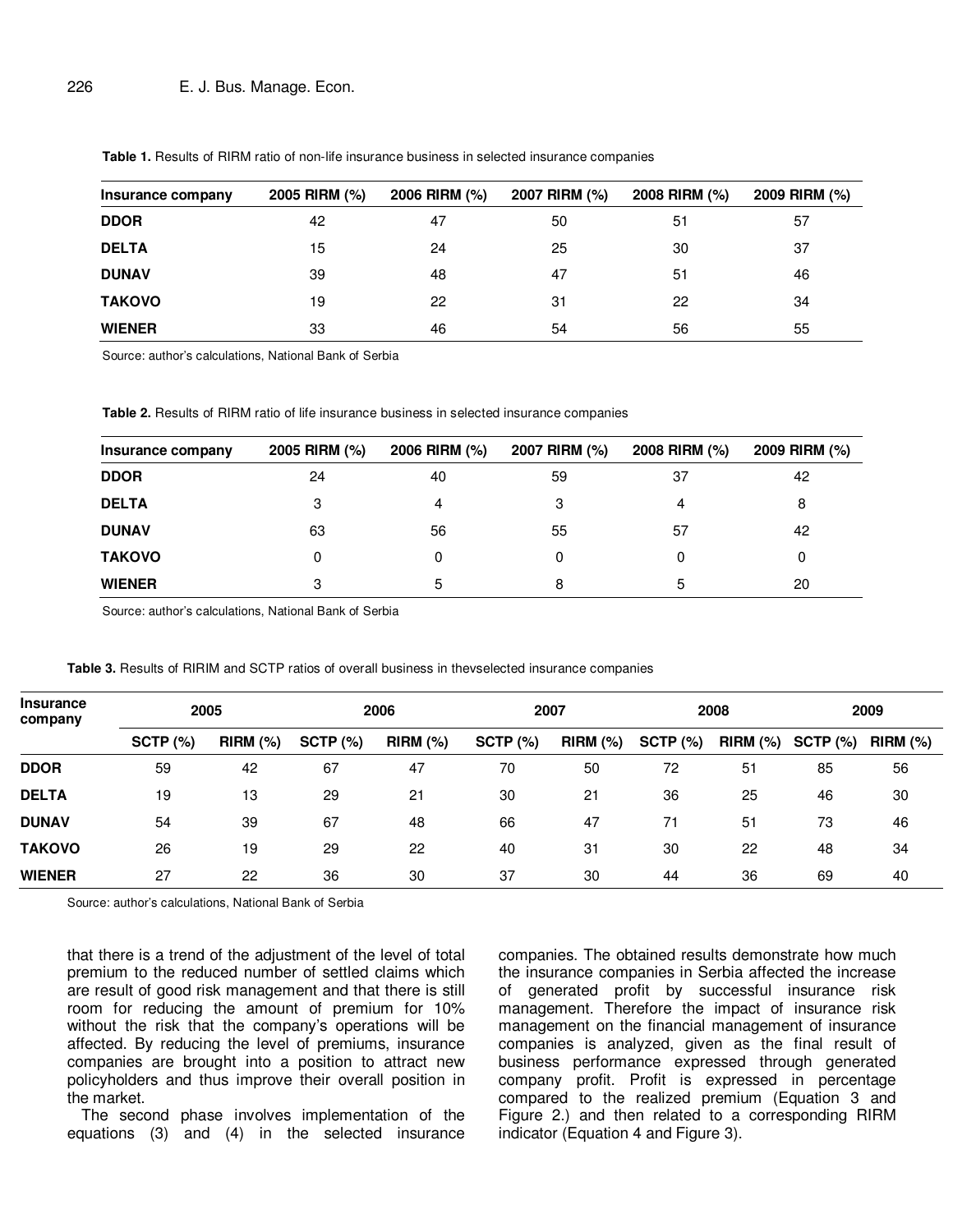

**Figure 2**. Realized profit versus collected premium. Source: author's calculations, National Bank of Serbia



**Figure 3.** Effect of RIRM on profit realized in the Serbian insurance companies . Source: author's calculations, National Bank of Serbia

DDOR insurance company in relation to the total premium in 2005 generated profit in relation to the total premium collected amounting to 0.8%, in 2006 generated profit of 7% which is 11 times higher than in 2005, in 2007, the generated profit to the total premium was 1% and in the 2008, this relationship is given a score of 0.3%, which is the lowest score observed during the five years. The level of profit thus calculated has affected the impact of RIRM on generated profit, because RIRM, over the years, had greater variations as opposed to profit. The year 2006 was the highest impact of RIRM on generated profit, amounting to 14.8%, while the least impact was in 2008 and it amounted to 0.5%.

The results of impact analysis of RIRM on the profit for the companies are very different, as over the years analyzed in one company, as between companies, which